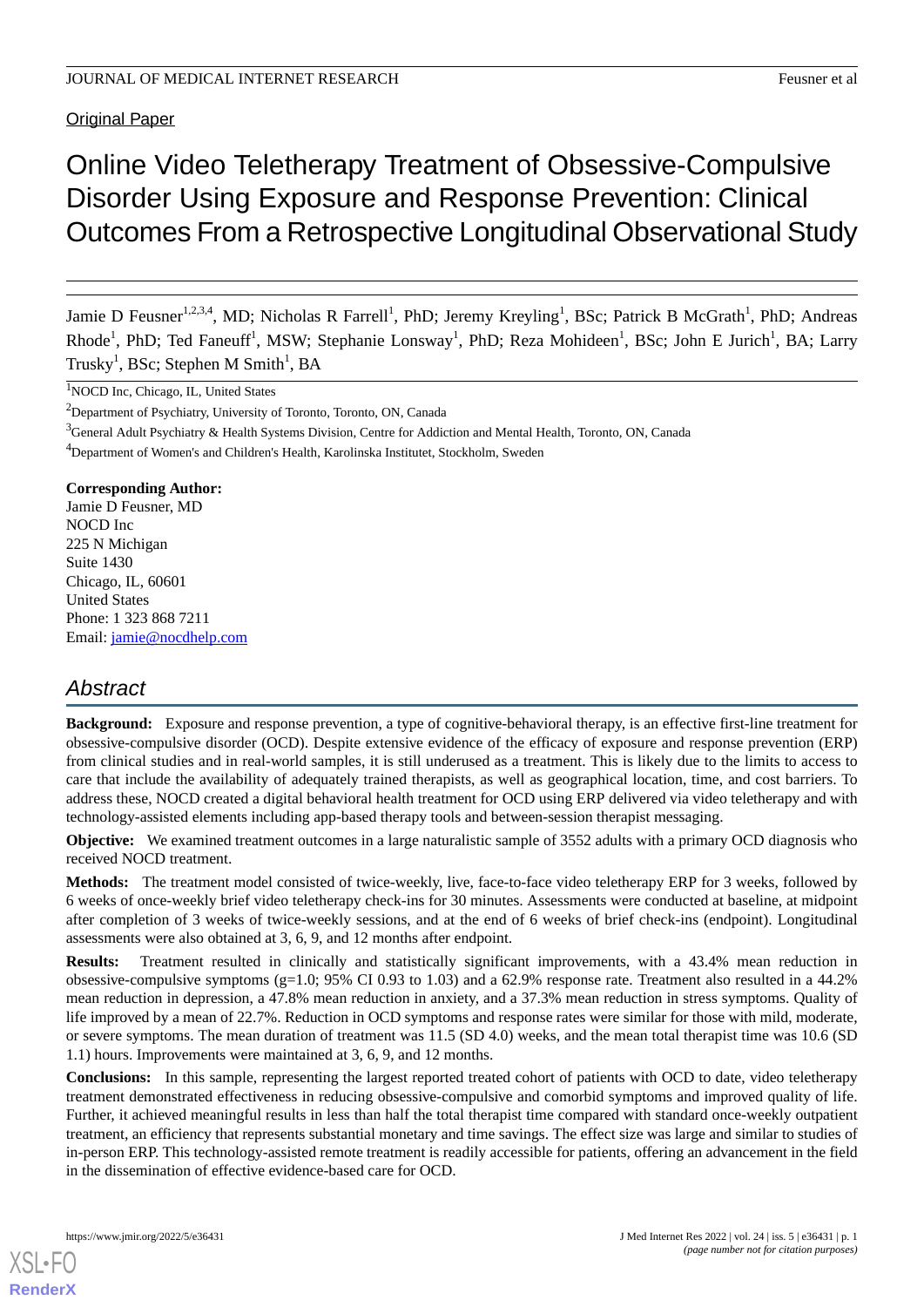*(J Med Internet Res 2022;24(5):e36431)* doi:  $10.2196/36431$ 

#### **KEYWORDS**

digital behavioral health; cognitive-behavioral therapy; CBT; exposure and ritual prevention; ERP; EX/RP; digital health; telehealth; cognitive therapy; obsessive compulsive disorder; OCD; clinical outcomes; teletherapy; remote therapy; telemedicine; obsessive compulsive; symptom; comorbid symptom; comorbidity; comorbidities; video therapy; virtual therapy; clinical outcome; patient outcome; online therapy; mobile health; mHealth; app based; health app; technology assisted; messaging

# *Introduction*

Obsessive-compulsive disorder (OCD) is a prevalent and disabling psychiatric disorder, affecting 2.3% of individuals during their lifetimes [\[1](#page-9-0)]. Typically chronic if untreated, OCD is markedly detrimental to one's quality of life [[2\]](#page-9-1). Yet, OCD can be treated effectively with psychotherapy or pharmacological interventions [\[3](#page-9-2)]. Exposure and response prevention (ERP), also known as exposure and ritual prevention, is a type of cognitive-behavioral therapy (CBT) that consistently demonstrates efficacy for OCD in numerous controlled trials and is also effective in less controlled clinical settings [\[3-](#page-9-2)[7\]](#page-9-3). Based on this research evidence, ERP is considered a first-line treatment for OCD [[8](#page-9-4)[,9](#page-9-5)].

However, ERP requires specialty-trained therapists and thus is not readily available to everyone with OCD because of limited numbers of trained therapists, as well as cost and geographical limitations [\[10](#page-10-0)]. Indeed, the majority of individuals with OCD and related anxiety conditions are unable to access evidence-based psychotherapy [[11\]](#page-10-1). Moreover, ERP typically requires over 25 hours of therapist time per patient [\[12](#page-10-2)] to achieve meaningful results; thus, when delivered in its most common format of once-weekly outpatient therapy, it could take 6 or more months.

To address the challenges of delivering ERP in terms of barriers to access and associated cost and time, NOCD has developed a digital behavioral health treatment program using video teletherapy. Remote ERP for OCD, delivered by video or telephone, has been demonstrated to significantly improve OCD symptoms [\[13](#page-10-3)]. Two head-to-head comparisons with in-person treatment in adults and adolescents show only small differences in outcome [[14](#page-10-4)[,15](#page-10-5)]. One of the several vital advantages of remote treatment is that therapists can readily interact with patients in the specific settings that most trigger their obsessional thoughts, images, or urges, for example in the home. This allows for administering in-session exposures that otherwise could be difficult or impossible to reproduce in an office setting. Although therapists in traditional face-to-face treatments can visit patients' homes and other nonoffice settings to administer exposures and help patients practice response prevention, this is logistically challenging and inefficient due to the travel times involved. Moreover, as of 2022, approximately 83% of the world's population (6.5 billion) owns a smartphone [\[16](#page-10-6)], and this grows yearly.

NOCD's treatment approach was inspired by a treatment previously tested in an open clinical trial  $[17]$  $[17]$  (N=33) that used the NOCD app integrated with brief in-person therapy. This trial tested a treatment protocol designed to minimize therapist time while increasing therapy intensity compared with

once-weekly ERP sessions. It is possible that greater symptom reduction earlier in treatment, which may occur with more intensive treatment, could portend better ultimate clinical outcomes [[18-](#page-10-8)[20\]](#page-10-9). In a 2020 trial conducted by Gershkovich et al [\[17](#page-10-7)], there were high satisfaction ratings: 68.2% were "very" and 31.8% "mostly" satisfied with the services received. The treatment resulted in a mean reduction in OCD symptoms of 38.9%, with a response rate (≥35% reduction in OCD symptoms) of 52%. Mean therapist time was 6.7 (SD 1.52) hours total per patient.

We designed a treatment model for NOCD to treat patients with OCD using exposure and response prevention, with similar intensity, and to be able to reach as many as possible in the general community. To provide accessibility, all sessions were conducted remotely with video teletherapy. To provide additional support, enhance adherence, and potentially improve efficacy, every patient had access to between-session contact with their therapist via messaging. Further, a large online OCD community was available for further support through group message boards and scheduled support group sessions. In addition, peer support from individuals who had completed NOCD treatment was available to patients prior to starting treatment. The objective of this study was to examine treatment outcomes in a large naturalistic sample of 3552 adults with a primary OCD diagnosis who received NOCD treatment from January 1, 2020, to June 30, 2021.

# *Methods*

### **Diagnostic Evaluations and Inclusion and Exclusion Criteria**

Patients initially contacted the NOCD intake team as self-referrals or as referred from their health plans. They underwent diagnostic assessments by licensed clinical psychotherapists, who had received standardized training from NOCD in the evaluation and treatment of OCD using ERP. The diagnostic assessment consisted of a comprehensive clinical evaluation, including biopsychosocial elements of their history, and a standardized, semistructured diagnostic evaluation using the Diagnostic Interview for Anxiety, Mood, and Obsessive Compulsive and Related Neuropsychiatric Disorders (DIAMOND) [[21\]](#page-10-10). Individuals who met DIAMOND criteria for OCD (consistent with Diagnostic and Statistical Manual of Mental Disorders, Fifth Edition [\[22](#page-10-11)]) as their primary disorder were treated. The majority of those who scored a 7 ("extreme") on the DIAMOND clinician-rated severity scale were referred to higher levels of care, including intensive outpatient programs, partial hospitalization programs, or residential treatment programs (exceptions were made on a case-by-case basis for a small number of individuals [n=16] whom the therapist and

```
XS-FO
RenderX
```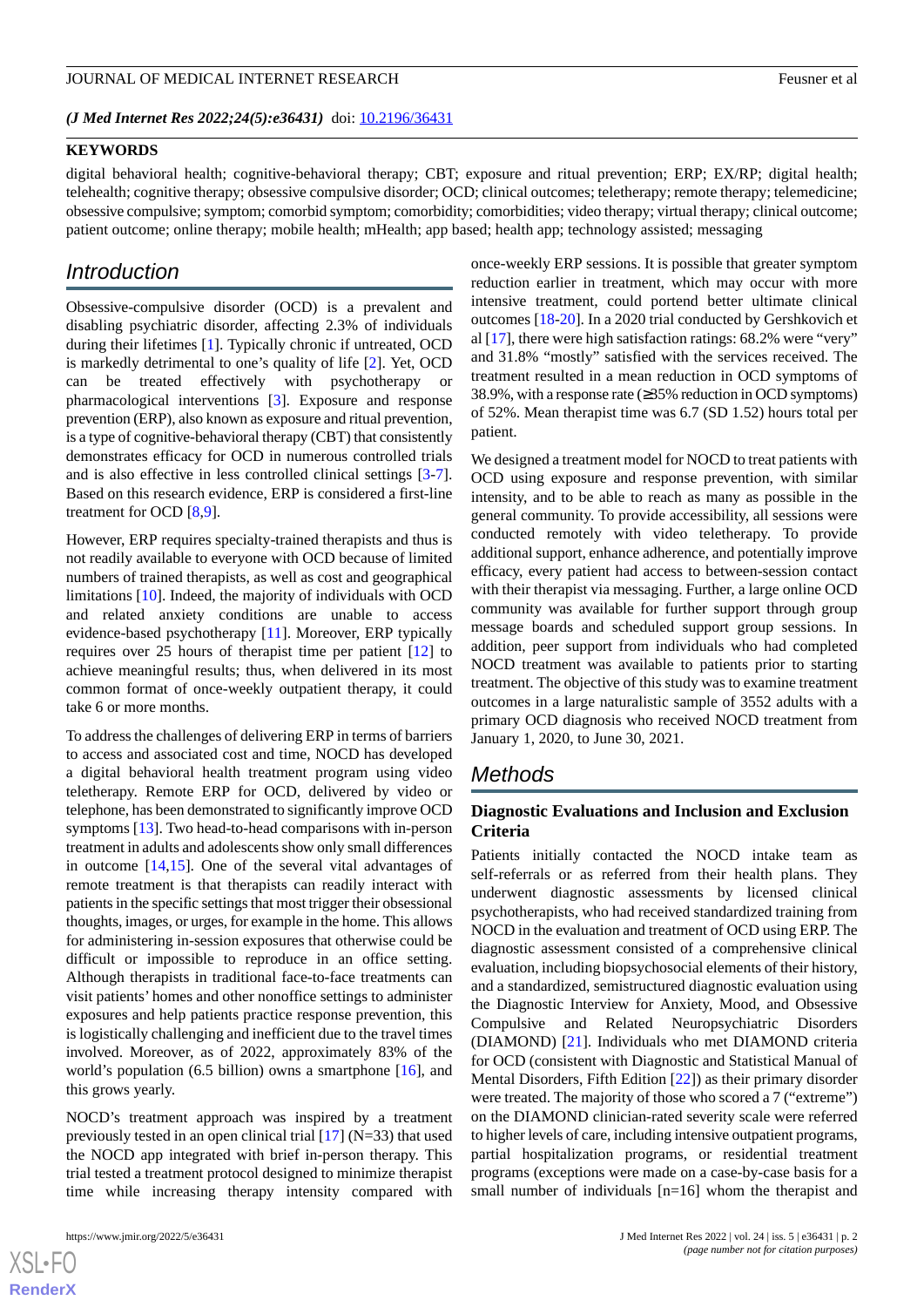clinical leadership deemed may benefit from treatment by NOCD). Other situations that resulted in referral at the time of diagnostic assessment included active substance use disorders or comorbid uncontrolled psychiatric disorders or symptoms (eg, mania, psychosis, or active suicidality), deemed to potentially interfere with treatment, on a case-by-case basis. Although the current analysis is of patients 18 years and older, NOCD treated those 5 years of age and older (results from the child and adolescent cohort are forthcoming). There was no upper limit on age. Medicated or unmedicated individuals were treated.

#### **Treatment Model**

The NOCD treatment model consisted of twice-weekly 60-minute remote ERP video sessions for 3 weeks. After this, patients had 6 weeks of once-weekly 30-minute video "check-in" sessions to guide ongoing ERP homework assignments conducted by the patients.

Therapists were trained and instructed to follow this framework for treatment but were allowed some flexibility to add sessions, if needed. In addition, between sessions, all patients had access to as-needed asynchronous text messaging with their therapists 5 out of 7 days per week to obtain guidance with exposures and response prevention. Patients had 24 hours per day and 7 days per week access to the online NOCD community, consisting of a forum of individuals around the world self-identified as having OCD, providing support and advice through online (monitored) postings. The NOCD app was available for patients to use during treatment; it provided tools for patients, in collaboration with their therapists, to create exposure hierarchies and do exposure exercises. Patients could also read and post messages in the NOCD community through the app.

All sessions were conducted via Zoom (US Health Insurance Portability and Accountability Act–compliant version). Patients could join the sessions via any personal computer or portable electronic device. For billing purposes, both the therapist and patient needed to be on video throughout the session. Aside from their electronic device, there was no other hardware required for either patients or therapists. Therapists were trained to not proceed with sessions if adequate sound and video quality could not be achieved, and in these scenarios, to reschedule in a timely manner. Additionally, during traditional daytime business hours (when most sessions were held) there was live technical support available to therapists to assist patients with troubleshooting if there were connectivity issues.

Therapists had Master's, PhD, or PsyD degrees, and were licensed in the states in which they provided remote treatment. Therapists received training by NOCD to conduct ERP and were provided ongoing group and individual supervision by experienced NOCD clinical leadership team members. All NOCD therapists received 3 days of intensive training on OCD, ERP, and application of ERP to OCD. After this training, there are several assessments that all clinicians must pass, including quizzes, a mock diagnostic session, a mock education session, and mock ERP sessions. As therapists go live, the clinical leadership team observes them in their first through fourth sessions randomly to see live examples of their diagnostic skills, provision of psychoeducation, and proficiency in the

development of ERP hierarchies. The full-time therapists attend 2 hours per week of clinical supervision or case consultation as well as a 3-, 6-, 9-, and 12-month clinical advising review of their cases.

#### **Assessments**

Assessments were emailed to patients as links and were conducted at the initial diagnostic assessment, at treatment midpoint (after 6 twice-weekly therapy sessions), and the endpoint (after 6 weekly 30-minute check-in sessions). The use of patient-rated scales as the outcome variables of interest reduced the risk of therapist bias that may occur with clinician-rated scales. Follow-up assessments were sent to patients at the therapy visit closest in time to 3, 6, 9, and 12 months after their endpoint assessment. The majority of these follow-up sessions were 30-minute brief check-in sessions, as most had transitioned to less frequent visits (30-minute check-ins twice monthly to once every 3 months).

Dimensional Obsessive-Compulsive Scale (DOCS) [\[23](#page-10-12)] is a 20-item self-report measure of OCD symptom severity across four domains: contamination, responsibility for harm or mistakes, unacceptable thoughts, and incompleteness or symmetry. The DOCS has shown good psychometric properties, including strong convergent validity with the Yale-Brown Obsessive Compulsive Scale (*r*=0.54) and the Obsessive-Compulsive Inventory—Revised (*r*=0.69), and is sensitive to the effects of treatment.

The DIAMOND severity scale [\[21](#page-10-10)] is a 2-item clinician-rated assessment of the overall severity of an individual's emotional distress and functional impairment related to OCD symptoms. The clinician makes separate ratings of an individual's emotional distress and functional impairment on a scale ranging from 1 (Normal) to 7 (Extreme), and the higher of the two ratings is taken as the total severity score.

Depression, Anxiety, and Stress Scales (DASS-21) [[24\]](#page-10-13) is a 21-item self-report measure of symptoms of depression, anxiety, and stress. It has been widely used in previous research and has consistently shown good psychometric qualities.

Quality of Life Enjoyment and Satisfaction Questionnaire—Short Form [\[25](#page-10-14)] is a 14-item self-report assessment of quality of life across a variety of life domains. It has demonstrated good psychometric properties in previous research.

#### **Statistical Analyses**

All data were deidentified prior to analysis. We analyzed data for those patients who completed at least the initial and the endpoint outcome assessments for the DOCS, the primary outcome measure. The majority also had a midpoint assessment. Data analysis was conducted using a linear mixed model (in part to handle missing data) with assessment time point as a fixed factor, patient as a random factor, and DOCS as the primary dependent variable. Secondary outcome analyses for the DASS-21 subscales of depression, anxiety, and stress, and the Quality of Life Enjoyment and Satisfaction Questionnaire—Short Form, were analyzed using the same model. A tertiary outcome was follow-up symptom severity

```
XSL•FO
RenderX
```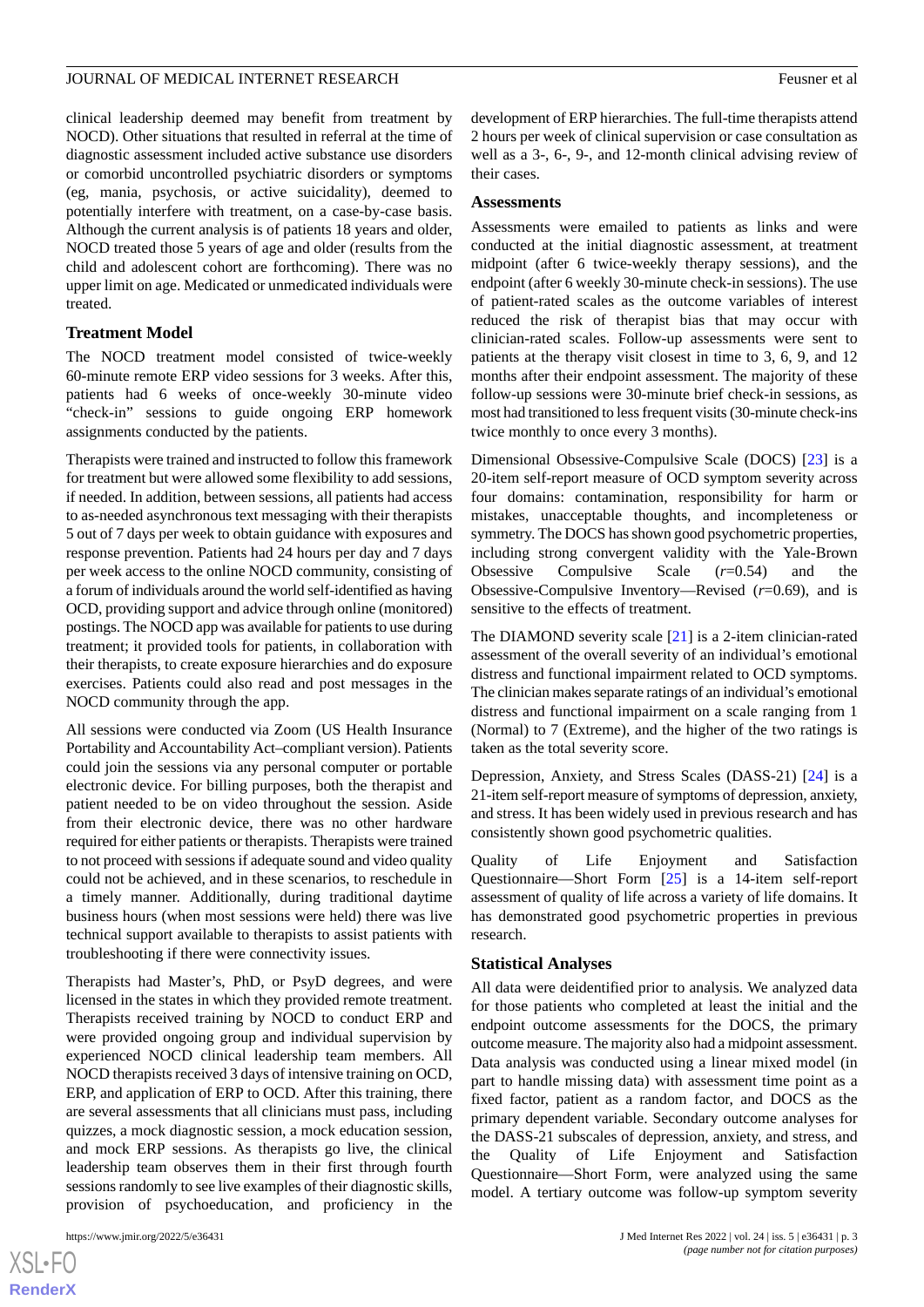ratings on the DOCS at 3, 6, 9, and 12 months from the endpoint assessment; this was also conducted using linear mixed models with assessment time point as a fixed factor (initial, 3-month, 6-month, 9-month, and 12-month time points), patient as a random factor, and DOCS as the primary dependent variable. Statistical significance was determined using an alpha of .05. Outcome analyses were conducted using SPSS version 27.0.0.0 (IBM Corp). We calculated Hedges g effect sizes using R (R Foundation for Statistical Computing).

#### **Ethical Considerations**

The analysis conducted in this study did not require research ethics board review as it does not meet the criteria for Human Subject Research as defined by federal regulations for human subject protections, 45 CFR 46.102(e); this is a secondary analysis of de-identified data from clinical records, obtained and analyzed retrospectively, and was not the result of a research intervention or interaction.

NOCD's Privacy Policy complies with the UK Data Protection Act of 2018, as well as the European Union's General Data Protection Regulation privacy law. All patients who are treated by NOCD must accept NOCD's Privacy Policy, which discusses how personal data are used, by whom, and for what purpose.

# *Results*

#### <span id="page-3-0"></span>**Sample**

We analyzed data collected from patients who started treatment between January 1, 2020, and June 30, 2021. (It is important to

**Figure 1.** Age distribution.

note that this date range was chosen to capture outcomes from when NOCD started enrolling substantial numbers of patients until the treatment protocol introduced minor changes in late August 2021; individuals who started as late as June 30, 2021, for example, would have finished treatment before these came into effect.)

We analyzed data from adults (aged  $\geq$ 18 years) with a diagnosis of OCD who had at least an initial and endpoint assessment with the primary outcome measure, the DOCS. Data from 3552 patients who met these criteria were analyzed. Those who had fewer than 5 sessions were excluded (representing <0.1% of the sample), as this indicated that the treatment was likely interrupted, and outcomes were not available. The mean age was 29.9 (SD 9.3) years, range 18-79 years ([Figure 1](#page-3-0)). In terms of gender, 55.88% (1985/3552) identified as female and 37.56% (1334/3552) identified as male (6.56% [233/3552] indicated nonbinary or another gender-expansive identity or did not provide this information). Regarding comorbidities, 36.4% (1293/3552) had a comorbid anxiety disorder, 32.8% (1165/3552) had a comorbid mood disorder, 10.3% (366/3552) had a comorbid OCD-related disorder, 5.3% (188/3552) had a trauma and stress-related disorder (posttraumatic stress disorder or acute stress disorder), 1.8% (64/3552) had a substance use disorder, 11.2% (398/3552) had another comorbid disorder, and 62% (2202/3552) had no comorbid disorders (Table S3 in [Multimedia Appendix 1\)](#page-9-6).



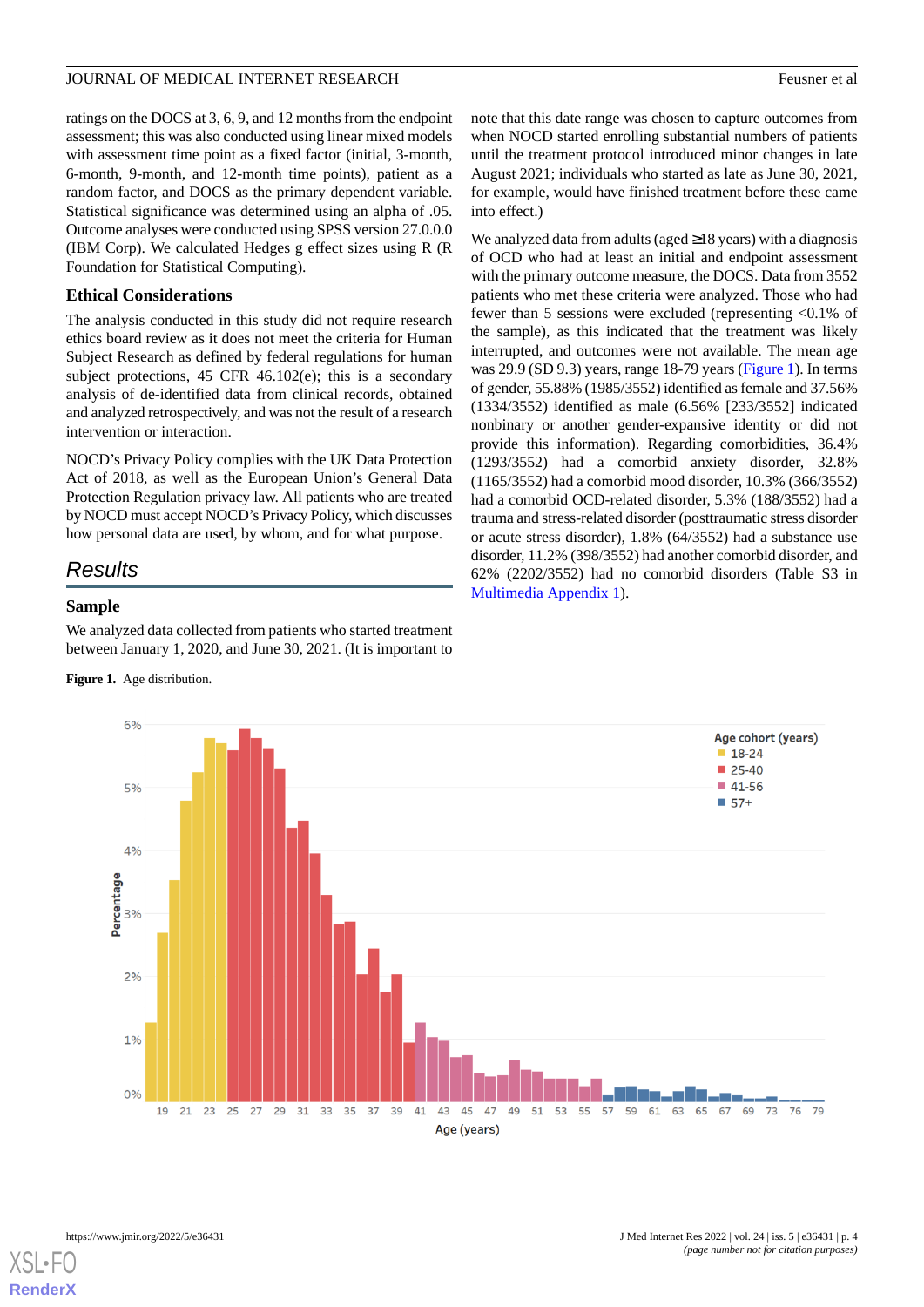#### **NOCD App Use, Messaging, and NOCD Web-Based Community Posts**

The app was used by 3529/3552 (99.4%) of patients at least once, and 3515/3552 (99%) sent at least one text message. Further, 1932/3552 (45.6%) made at least one community post. The mean number of app usages was 454.7 (SD 852.8), and the mean number of community posts was 55.8 (SD 282.0).

#### **Treatment Duration**

The mean treatment duration was 11.54 (SD 3.96) weeks (median=10.71, mode=9), the mean number of therapist sessions was 13.0 (SD 1.3; median=13.0, mode=13), and the mean number of therapist hours was 10.6 (SD 1.1; median=10.5, mode=10.5). Of the total 3552 sample, 53% (n=1883) had >14 sessions before the 3-month follow-up; of these, the mean number of 60-minute sessions was 7.7 (SD 2.0; the mean for those with 13 sessions was 7.0, SD 1.0) and the mean number of 30-minute check-in sessions was 9.1 (SD 1.7; the mean for

those with 13 sessions was 5.8, SD 0.9). This amounts to a mean total of 16.8 (SD 2.2) sessions in those with >14 sessions; the majority of the additional sessions, if they were conducted, were check-in sessions.

#### **OCD Symptom Results**

NOCD treatment resulted in a significant decrease in patient-rated OCD symptoms (DOCS scores;  $F_{6646.02}$ =2810.08, *P*<.001; initial to endpoint Hedges  $g=1.0$ : "large" effect size). On the total sample level, DOCS scores improved from a mean of 26.0 (SD 12.3) to a mean of 14.7 (SD 9.8), representing a mean 11.3-point decrease (43.4%). On the individual patient level, the median DOCS score improvement was 45%. Note that we report the median for the individual score change rather than the mean, as it is a better representation of the central tendency for percentage change for these data. This is due to the fact that individuals' scores can worsen more than 100% but cannot improve more than 100%, which can result in a skewed distribution ([Figure 2](#page-4-0)).

<span id="page-4-0"></span>**Figure 2.** Changes in obsessive-compulsive disorder symptoms as assessed by the Dimensional Obsessive-Compulsive Scale (DOCS) with treatment (*P*<.001 for DOCS\_mid compared with initial scores and *P*<.001 for DOCS\_end compared with initial scores).



By midpoint, there were also statistically significant improvements; DOCS scores improved to a mean of 18.6 (SD 10.6), representing a mean 7.3-point decrease (28.2%). On the individual patient level, median DOCS score improvement was 30.8%.

Further, 62.9% (2234/3552) met the criteria as full "responders," defined as a  $\geq$ 35% reduction in OCD symptoms [[26\]](#page-10-15). A total of 74.2% (2636/3552) met the criteria as achieving either partial (25%-35% reduction) or full response.

#### **Follow-up Scores at 3, 6, 9, and 12 Months**

Of the whole 3552 sample, 1633 (46%) did a 3-, 6-, 9-, or 12-month follow-up. At 3, 6, 9, and 12 months post the endpoint assessment, most patients had maintained their improvements in all symptom and quality of life domains. This was evidenced by mean DOCS, DASS depression, DASS anxiety, DASS stress, and QLESQ-SF scores at 3, 6, 9, and 12 months, which were similar to scores at the endpoint of treatment and remained significantly different from the initial assessment [\(Figure 3](#page-5-0) and Tables S1 and S2 in [Multimedia Appendix 1](#page-9-6)).

**[RenderX](http://www.renderx.com/)**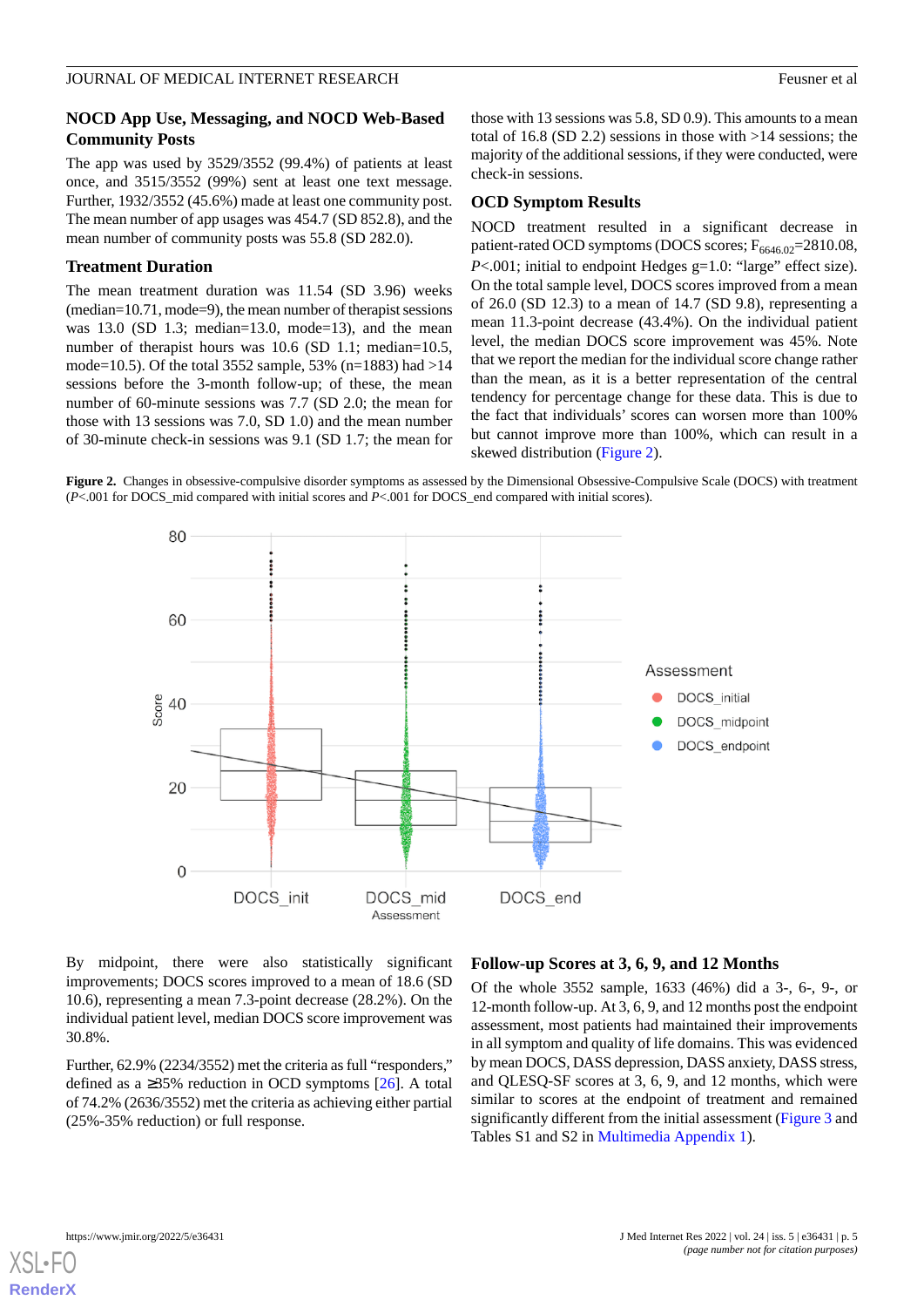<span id="page-5-0"></span>**Figure 3.** Longitudinal follow-up of obsessive-compulsive disorder symptoms as assessed by the Dimensional Obsessive-Compulsive Scale (DOCS; P<.001 for DOCS\_end, DOCS\_3m, DOCS\_6m, DOCS\_9m, and DOCS\_12m compared with initial scores).



# **Depression, Anxiety, Stress, and Quality of Life Results**

<span id="page-5-1"></span>Treatment resulted in significant improvements on the DASS depression (F<sub>6647.79</sub>=972.91, *P*<.001; initial to endpoint Hedges g=0.66), DASS anxiety (F<sub>6659.83</sub>=1162.76, P<.001; initial to

endpoint Hedges g=0.76), DASS stress  $(F<sub>6645.12</sub>=1387.22)$ , *P*<.001; initial to endpoint Hedges g=0.87), and the QLESQ-SF (F6156.13=1140.66, *P*<.001; initial to endpoint Hedges g=0.76) ([Figure 4](#page-5-1) and [Tables 1](#page-6-0) and [2\)](#page-7-0).

**Figure 4.** Changes in depression, anxiety, stress, and quality of life with treatment. DASS: Depression, Anxiety, and Stress Scales; DEPR: depression; QLESQ: Quality of Life Enjoyment and Satisfaction Questionnaire; \*\**P*<.001 compared with initial scores.



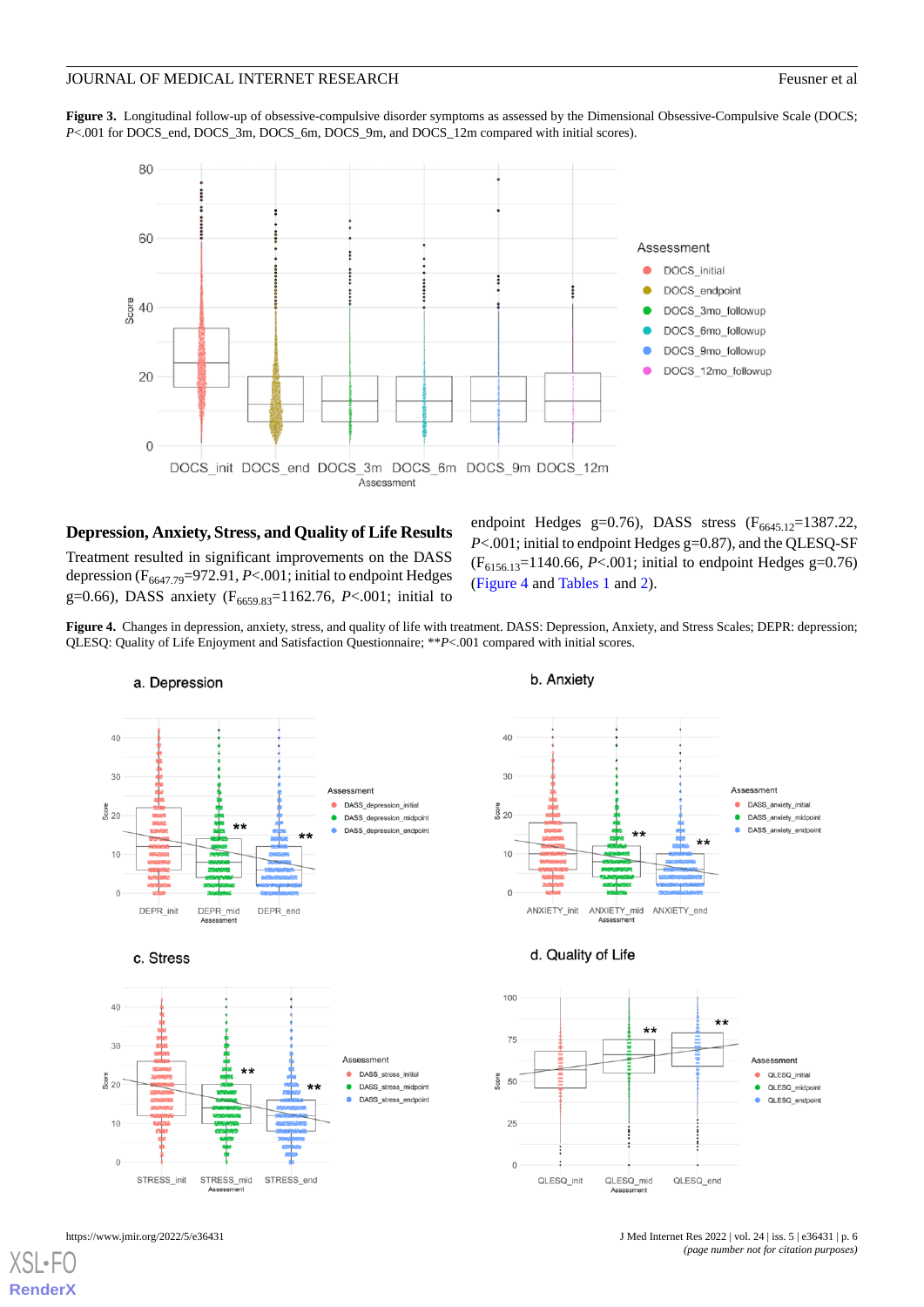# **JOURNAL OF MEDICAL INTERNET RESEARCH** Feusner et al.

<span id="page-6-0"></span>Table 1. Clinical assessments by treatment time point.

| Outcome scale and assessment Valid, n Missing, n<br>time point |      |                  | Mean | <b>SD</b> | Mean 95.0%<br>CI, lower<br>bound | Mean 95.0%<br>CI, upper<br>bound | Median | Median 95.0%<br>CI, lower<br>bound | Median 95.0%<br>CI, upper<br>bound |  |
|----------------------------------------------------------------|------|------------------|------|-----------|----------------------------------|----------------------------------|--------|------------------------------------|------------------------------------|--|
| $\tt DOCSa$                                                    |      |                  |      |           |                                  |                                  |        |                                    |                                    |  |
| Initial                                                        | 3552 | $\boldsymbol{0}$ | 26.0 | 12.3      | 25.5                             | 26.4                             | 24     | 24                                 | 25                                 |  |
| Midpoint                                                       | 3037 | 515              | 18.6 | 10.6      | 18.2                             | 19.0                             | 17     | 17<br>18                           |                                    |  |
| Endpoint                                                       | 3552 | $\boldsymbol{0}$ | 14.7 | 9.8       | 14.4                             | 15.0                             | $12\,$ | 12                                 | 13                                 |  |
| DASS <sup>b</sup> depression                                   |      |                  |      |           |                                  |                                  |        |                                    |                                    |  |
| Initial                                                        | 3551 | $\mathbf{1}$     | 14.5 | 10.4      | 14.1                             | 14.8                             | 12     | 12                                 | 14                                 |  |
| Midpoint                                                       | 3032 | 520              | 10.2 | 8.7       | 9.9                              | 10.5                             | 8      | 8                                  | 10                                 |  |
| Endpoint                                                       | 3526 | 26               | 8.4  | 7.9       | 8.1                              | 8.6                              | 6      | 6                                  | $8\,$                              |  |
| <b>DASS</b> anxiety                                            |      |                  |      |           |                                  |                                  |        |                                    |                                    |  |
| Initial                                                        | 3551 | $\mathbf{1}$     | 12.1 | 8.3       | 11.8                             | 12.4                             | $10\,$ | 10                                 | 12                                 |  |
| Midpoint                                                       | 3033 | 519              | 8.6  | 6.7       | 8.4                              | 8.8                              | 8      | 8                                  | 10                                 |  |
| Endpoint                                                       | 3528 | 24               | 6.5  | 5.9       | 6.3                              | 6.7                              | 6      | 6                                  | $8\,$                              |  |
| <b>DASS</b> stress                                             |      |                  |      |           |                                  |                                  |        |                                    |                                    |  |
| Initial                                                        | 3550 | $\sqrt{2}$       | 19.7 | 8.8       | 19.                              | 19.9                             | 20     | 20                                 | $22\,$                             |  |
| Midpoint                                                       | 3033 | 519              | 15.1 | 7.7       | 14.9                             | 15.4                             | 14     | 14                                 | 16                                 |  |
| Endpoint                                                       | 3528 | 24               | 12.6 | 7.3       | 12.4                             | 12.9                             | 12     | 12                                 | 14                                 |  |
| QLESQ <sup>c</sup>                                             |      |                  |      |           |                                  |                                  |        |                                    |                                    |  |
| Initial                                                        | 3469 | 83               | 57.1 | 16.2      | 56.6                             | 57.7                             | 57     | 57                                 | 59                                 |  |
| Midpoint                                                       | 2764 | 788              | 64.5 | 14.9      | 63.9                             | 65.0                             | 66     | 66                                 | 68                                 |  |
| Endpoint                                                       | 3295 | 257              | 68.4 | 15.1      | 67.9                             | 69.0                             | $70\,$ | 70                                 | 71                                 |  |

<sup>a</sup>DOCS: Dimensional Obsessive-Compulsive Scale.

<sup>b</sup>DASS: Depression Anxiety and Stress Scale—21.

 $\mathrm{^{c}QLESQ:}$  Quality of Life Enjoyment and Satisfaction Questionnaire—Short Form.

**[RenderX](http://www.renderx.com/)**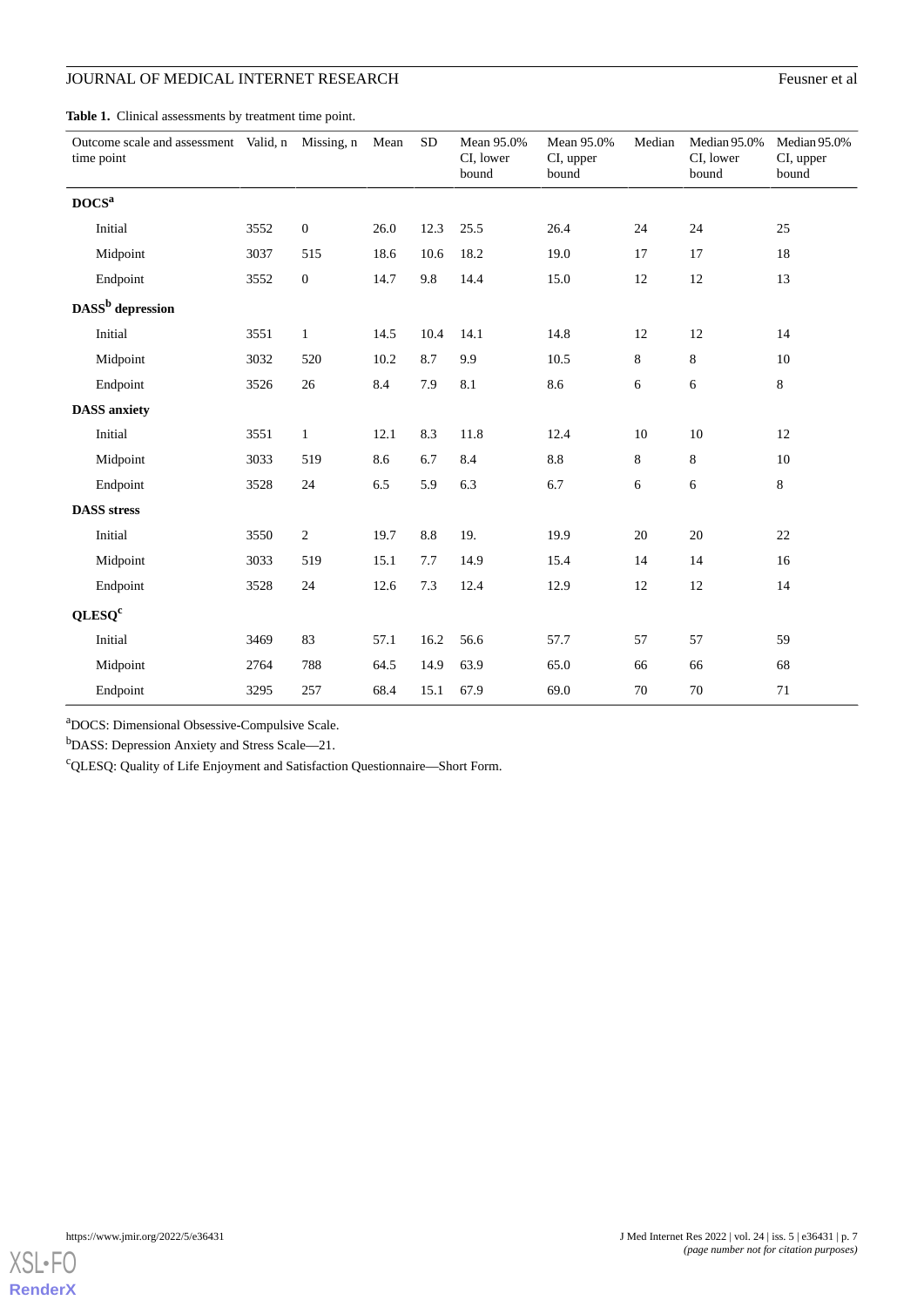<span id="page-7-0"></span>

| Outcome scale and<br>assessment | Score change | SE  | Score<br>change 95%<br>CI, lower<br>bound | Score<br>change 95%<br>CI, upper<br>bound | Percent-<br>age<br>change | df                          | $\boldsymbol{t}$   | Sig. <sup>b</sup> | Hedges<br>g effect<br>size | Hedges g<br>95% CI.<br>lower<br>bound | Hedges g<br>95% CI.<br>upper<br>bound |
|---------------------------------|--------------|-----|-------------------------------------------|-------------------------------------------|---------------------------|-----------------------------|--------------------|-------------------|----------------------------|---------------------------------------|---------------------------------------|
| $\tt DOCSc$                     |              |     |                                           |                                           |                           |                             |                    |                   |                            |                                       |                                       |
| Midpoint                        | $-7.4$       | 0.2 | $-7.7$                                    | $-7.0$                                    | $-28.4$                   | 6680.86                     | $-45.71$           | < 0.001           | 0.66                       | 0.63                                  | 0.69                                  |
| Endpoint                        | $-11.3$      | 0.1 | $-11.6$                                   | $-11.0$                                   | $-43.4$                   | 6583.44                     | $-73.97$ < 001     |                   | 1.00                       | 0.93                                  | 1.03                                  |
| DASS <sup>d</sup> depression    |              |     |                                           |                                           |                           |                             |                    |                   |                            |                                       |                                       |
| Midpoint                        | $-4.4$       | 0.1 | $-4.7$                                    | $-4.1$                                    | $-30.4$                   | $6696.36$ $-29.16$ $< 0.01$ |                    |                   | 0.48                       | 0.45                                  | 0.51                                  |
| Endpoint                        | $-6.2$       | 0.1 | $-6.4$                                    | $-5.9$                                    | $-42.5$                   | 6571.51                     | $-42.96 \le 0.001$ |                   | 0.66                       | 0.62                                  | 0.69                                  |
| <b>DASS</b> anxiety             |              |     |                                           |                                           |                           |                             |                    |                   |                            |                                       |                                       |
| Midpoint                        | $-3.6$       | 0.1 | $-3.9$                                    | $-3.4$                                    | $-29.9$                   | 6715.28                     | $-29.11$           | < 0.001           | 0.50                       | 0.46                                  | 0.53                                  |
| Endpoint                        | $-5.6$       | 0.1 | $-5.9$                                    | $-5.4$                                    | $-46.4$                   | 6572.55                     | $-47.65$           | < 0.001           | 0.76                       | 0.72                                  | 0.80                                  |
| <b>DASS</b> stress              |              |     |                                           |                                           |                           |                             |                    |                   |                            |                                       |                                       |
| Midpoint                        | $-4.6$       | 0.1 | $-4.9$                                    | $-4.3$                                    | $-23.4$                   | 6702.45                     | $-32.23$           | < 0.001           | 0.59                       | 0.55                                  | 0.63                                  |
| Endpoint                        | $-7.0$       | 0.1 | $-7.3$                                    | $-6.8$                                    | $-35.8$                   | 6554.35                     | $-51.96 \le 0.001$ |                   | 0.87                       | 0.83                                  | 0.91                                  |
| QLESQ <sup>e</sup>              |              |     |                                           |                                           |                           |                             |                    |                   |                            |                                       |                                       |
| Midpoint                        | 7.7          | 0.3 | 7.2                                       | 8.2                                       | 13.5                      | 6227.25                     | 29.47              | < 0.001           | 0.55                       | 0.52                                  | 0.59                                  |
| Endpoint                        | 11.6         | 0.2 | 11.1                                      | 12.1                                      | 20.3                      | 6107.25                     | 46.98              | < 0.001           | 0.76                       | 0.72                                  | 0.79                                  |

<sup>a</sup>OCD: obsessive-compulsive disorder.

<sup>b</sup>Sig.: significance probability.

<sup>c</sup>DOCS: Dimensional Obsessive-Compulsive Scale.

<sup>d</sup>DASS: Depression Anxiety and Stress Scale–21.

<sup>e</sup>QLESQ: Quality of Life Enjoyment and Satisfaction Questionnaire—Short Form.

#### **Post Hoc Analysis of Outcomes Stratified by Starting Clinician-Rated Severity Level**

To determine how treatment response differed by different initial severity levels of OCD, we used the DIAMOND scale at the initial assessment to stratify patients into three groups of severity ratings: "Mild" (severity score of 2 or 3), "Moderate" (severity score of 4 or 5), or "Severe" (severity score of 6 or 7). Moreover, of the 3552 patients, 596 (17%) were missing DIAMOND severity scale scores. Of these, there was a median 46.86% reduction in DOCS scores and a 64.3% response rate. For DOCS scores, on the individual patient level, the Mild group (n=679, 19%) had a median 50.0% reduction, the Moderate group (n=2079, 59%) a median 42.9% reduction, and the Severe group (n=198, 6%) a median 44.6% reduction. Response rates from the DOCS were 68.8% for Mild, 60.7% for Moderate, and 61.6% for Severe.

# *Discussion*

Patients with OCD treated with digital teletherapy using ERP show significant improvement in symptoms. OCD symptoms were reduced by 43.4%. Moreover, 62.9% (2234/3552) were classified as full responders, and 74.2% (2636/3552) had partial or full response. Treatment also resulted in improvements in the common comorbid symptoms of depression, anxiety, and stress and resulted in a significant improvement in quality of

life. This provides evidence that a single, focused OCD treatment can result in an overall reduction of multiple disabling and distressing symptoms and improve the lives of patients. This is notable considering the fact that OCD is a chronic illness that individuals on average have for 11 years before receiving treatment [[27\]](#page-10-16). Long-term follow-up data at 3-, 6-, 9-, and 12 months post treatment showed overall maintenance of gains from the initial treatment period.

These results demonstrate not only the magnitude of the effect of this treatment model on OCD and comorbid symptoms but also its efficiency in terms of cost and time savings. The time frame of these improvements was less than 12 weeks and less than 11 total therapist hours, on average. This is less than half the total therapist time and less than half of the duration of traditional once-weekly outpatient ERP [\[12](#page-10-2)]. This has the potential for substantial cost savings for patients and third-party payors such as health insurers.

This treatment format was inspired by a treatment previously developed and tested [[17\]](#page-10-7) to provide evidence-based ERP treatment for OCD, in a manner that is efficient in terms of total therapist time. The OCD symptom reduction results in the current NOCD-treated sample are similar to those achieved in that study. Yet, direct comparisons are limited by the fact that the current sample was from a "real-world" clinical setting rather than a controlled research setting with more selective inclusion

```
XS • FC
RenderX
```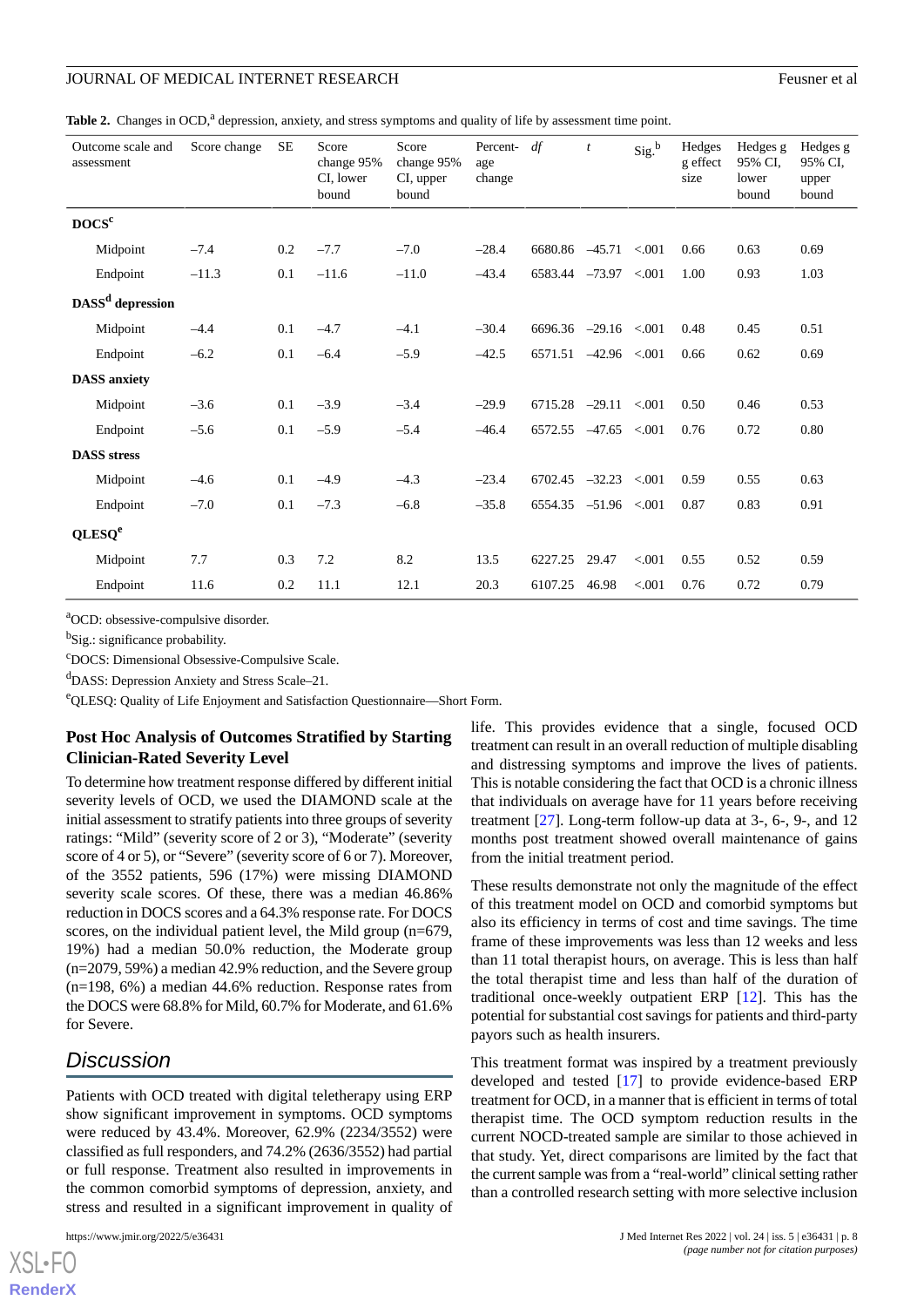and exclusion criteria. Other differences that preclude direct comparisons include, but are not limited to, the fact that NOCD used the patient-rated DOCS scale, whereas the previous study used the clinician-rated Yale-Brown Obsessive-Compulsive Scale [\[28](#page-10-17)] as the primary outcome measure. Further, NOCD treatment consisted of face-to-face teletherapy rather than in-person therapy.

There are other important additional elements of treatment in the NOCD model that impact patient experience and may have influenced outcomes. Additional support for patients was available between sessions through patient-therapist SMS messaging. Patients also had 24-hour access to NOCD's web-based support community, consisting of messaging boards from others with OCD and organized around common OCD subtypes. This allows people to find others who experience similar symptoms, which can help reduce the sense that their OCD symptoms are a rare or unique type of OCD and therefore difficult to treat or may not even be OCD. This can be an important experience for those with OCD, given the broad and heterogeneous content of obsessional thoughts [\[29](#page-10-18)]. In addition, only a limited number of subtypes such as those involving contamination or washing, checking symptoms, and ordering or symmetry are typically described in the literature and are widely known, so certain OCD symptoms might be missed or misidentified by clinicians, family members, and patients themselves. In addition, patients had peer support from former patients who had completed NOCD treatment. When used, this would occur in the interval between contacting the initial call center for NOCD and their first diagnostic appointment with their therapist. The peer support may encourage people to follow through with scheduling and attending their first assessment meeting and beginning treatment. This additional support may be particularly useful due to the fact that ERP can be challenging for individuals to engage in; this is because, by necessity, ERP's therapeutic mechanisms are predicated on inducing distress (exposures) and eliminating behaviors that temporarily relieve distress (response prevention) but that perpetuate the cycle of obsessions and compulsions. Future investigations will quantify if, and to what degree, these additional digital and personal treatment elements affected clinical outcomes and patient experience.

Technology assistance likely played an important role in this treatment's ability to both engage and treat a large number of patients in wide-ranging geographic locations and to achieve a high mean rate of symptom improvement and a high rate of treatment response. Teletherapy using video allows people in remote locations to access treatment and to be able to complete, in-session, in vivo exercises in places and situations that are most relevant to, or triggering of, their symptoms. Previous studies of remote therapy demonstrate effect sizes that are similar to controlled studies of in-person treatment (see the meta-analysis [[13\]](#page-10-3)). The effect size for OCD symptom severity reduction in the current analysis of  $g=1.0$  ("large" effect size) (95% CI .93 to 1.03) is similar to that found in a recent meta-analysis of controlled studies of ERP vs psychological placebo (g=1.13, 95% CI 0.71 to 1.55; 10 studies) [[5\]](#page-9-7). Importantly, the current results are observed in a cohort that is one to two orders of magnitude larger than previous controlled

 $XS$ -FO **[RenderX](http://www.renderx.com/)** ERP studies [[5](#page-9-7)], providing strong evidence that virtual face-to-face ERP can be at least as effective as in-person ERP.

While most previous studies of ERP *efficacy* have come from clinical research trials, a meta-analysis of *effectiveness* studies of CBT in real-world clinical settings found an effect size for reduction of OCD symptoms across 11 studies of *d*=1.32 (95% CI: 1.19 to 1.45) [[7\]](#page-9-3). A study published more recently examined CBT outcomes in an outpatient setting and found a mean 47.09% reduction in OCD symptoms on the Obsessive-Compulsive Inventory—Revised (n=451 at baseline and n=235 post treatment, effect size *d*=1.18) [\[30](#page-10-19)]. However, some differences limit direct comparisons to the current results because other studies used different OCD outcome rating scales (primarily the clinician-rated Yale-Brown Obsessive-Compulsive Scale or the patient-rated Obsessive-Compulsive Inventory—Revised rather than the DOCS) and had much smaller sample sizes.

Aside from video teletherapy, there are other technology-based features of this treatment that may have enhanced patient engagement. This includes integrated SMS messaging that allowed for increased continuity of treatment; patients could obtain advice and assistance when doing homework assignments in between sessions or when encountering unexpected situations that lead to obsessions and distress. This both helps keep treatment momentum and helps patients feel a more continuous sense of support. Further, the NOCD app has built-in tools for creating ERP hierarchies for exposure treatment planning. In addition, there are tools such as distress ratings to track progress during exposures and to track exposure-to-exposure progress, all of which can be visualized graphically by the patients and therapists. In this sample, almost all used the NOCD app and almost half made at least one post in the online community, with an average of approximately 56 posts per person. The specific effects of these technology features, as well as the effects of peer support and online community support, can be measured and evaluated in future analyses.

Another finding of note in this analysis was that symptom improvements were relatively similar for those with mild, moderate, and severe OCD symptoms. Overall mean symptom improvements were thus not driven only by those, for example, on the milder end of the symptom severity spectrum. Rather, the treatment model works well for those with a wide range of baseline symptoms, including those with severe OCD.

There are several limitations of this analysis, which are mostly due to its observational nature. Data were missing for some patients for certain rating scales [\(Table 1](#page-6-0)). Although all therapists received training in conducting ERP from NOCD's curriculum and learned the overall structure of the treatment model, therapy sessions were not videotaped to ensure treatment fidelity and consistency from therapist to therapist, as in a research study. However, therapists were regularly audited in terms of outcomes, patient feedback, and patient retention and were assisted in improving in any of these areas if necessary. Another limitation to the generalizability of the results is that the treatment model allowed for some flexibility; for example, therapists sometimes extended treatment beyond the 3 weeks of twice-weekly therapy or 6 weeks of once-weekly brief therapy check-ins if they deemed it important for patient improvement.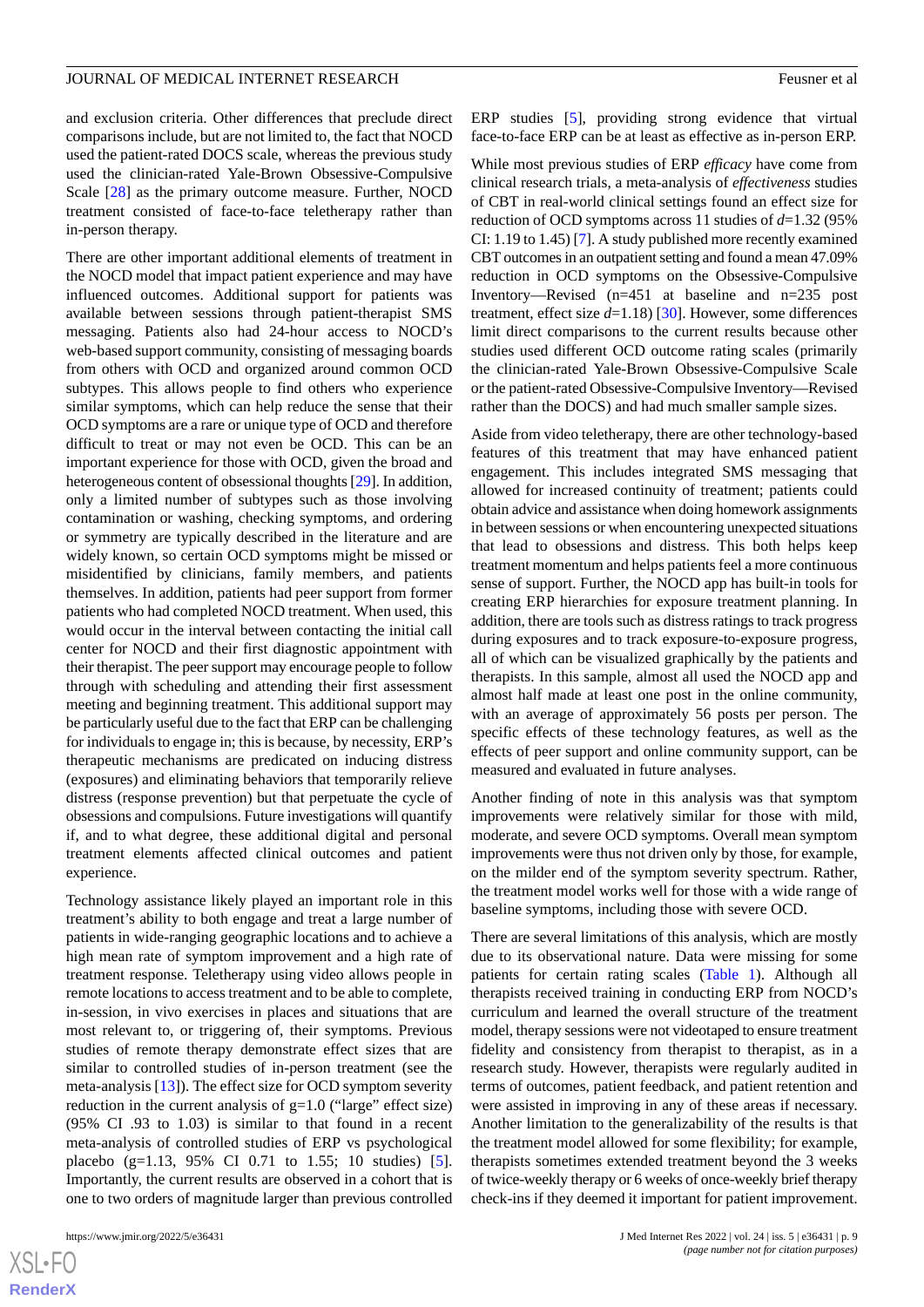Another limitation is the use of the DOCS as the primary OCD outcome measure. As a patient-rated measure, it depends on patients' understanding of their symptoms in the framework of OCD. This could be problematic if patients do not recognize that some of their experiences are OCD symptoms, or if they believe that some experiences are OCD symptoms when they are not, which can result in erroneously low or high scores, respectively. This is a limitation, however, of all OCD rating scales to varying degrees. In addition, the majority of those whom therapists determined in the initial diagnostic assessment to have "extreme" OCD symptoms on the DIAMOND severity scale (aside from n=16 for whom exceptions were made on a case-by-case basis) were not treated and were instead referred to a higher level of care. Thus, although outcomes were similar for those with mild to severe cases, there is less certainty about generalization to those with extreme OCD severity. Another limitation is that 3-, 6-, 9-, and 12-month follow-up data were not available for many who completed the treatment. Thus, it remains unknown whether the proportions of those for whom 3-, 6-, 9-, and 12-months follow-up data were not provided represented individuals who were doing worse and sought other treatment, or were doing much better and did not see the need to continue these sessions. Further, even for those who provided data during this follow-up period, some may have engaged in other concurrent treatments.

In sum, ERP delivered in a technology-assisted video teletherapy treatment format results in clinically significant symptom and quality of life improvements in a real-world sample, on a large scale. This can provide a readily accessible means of obtaining effective, evidence-based treatment of OCD. Further, the relatively efficient treatment that is delivered can represent substantial cost savings for patients and third-party payors over traditional weekly outpatient face-to-face ERP.

# **Acknowledgments**

The authors would like to thank the NOCD Therapists, Care Team, and Peer Advisors for their help in facilitating treatment and care experiences. There was no external funding for the analysis.

# <span id="page-9-6"></span>**Conflicts of Interest**

JDF, NRF, JK, PBM, AR, TF, SL, JEJ, LT, and SMS report personal fees from NOCD Inc during the conduct of the study.

# **Multimedia Appendix 1**

Supplemental document that contains visualizations of analysis pertaining to characterization of the data in terms of demographics and tables.

<span id="page-9-0"></span>[[DOCX File , 3055 KB](https://jmir.org/api/download?alt_name=jmir_v24i5e36431_app1.docx&filename=7716167743f8ebacc907cac2adaa857d.docx)-[Multimedia Appendix 1\]](https://jmir.org/api/download?alt_name=jmir_v24i5e36431_app1.docx&filename=7716167743f8ebacc907cac2adaa857d.docx)

### <span id="page-9-1"></span>**References**

- <span id="page-9-2"></span>1. Ruscio AM, Stein DJ, Chiu WT, Kessler RC. The epidemiology of obsessive-compulsive disorder in the National Comorbidity Survey Replication. Mol Psychiatry 2010 Jan;15(1):53-63 [[FREE Full text](http://europepmc.org/abstract/MED/18725912)] [doi: [10.1038/mp.2008.94\]](http://dx.doi.org/10.1038/mp.2008.94) [Medline: [18725912\]](http://www.ncbi.nlm.nih.gov/entrez/query.fcgi?cmd=Retrieve&db=PubMed&list_uids=18725912&dopt=Abstract)
- 2. Subramaniam M, Soh P, Vaingankar JA, Picco L, Chong SA. Quality of life in obsessive-compulsive disorder: impact of the disorder and of treatment. CNS Drugs 2013 May;27(5):367-383. [doi: [10.1007/s40263-013-0056-z](http://dx.doi.org/10.1007/s40263-013-0056-z)] [Medline: [23580175\]](http://www.ncbi.nlm.nih.gov/entrez/query.fcgi?cmd=Retrieve&db=PubMed&list_uids=23580175&dopt=Abstract)
- <span id="page-9-7"></span>3. Skapinakis P, Caldwell DM, Hollingworth W, Bryden P, Fineberg NA, Salkovskis P, et al. Pharmacological and psychotherapeutic interventions for management of obsessive-compulsive disorder in adults: a systematic review and network meta-analysis. Lancet Psychiatry 2016 Aug;3(8):730-739 [[FREE Full text](https://linkinghub.elsevier.com/retrieve/pii/S2215-0366(16)30069-4)] [doi: [10.1016/S2215-0366\(16\)30069-4\]](http://dx.doi.org/10.1016/S2215-0366(16)30069-4) [Medline: [27318812](http://www.ncbi.nlm.nih.gov/entrez/query.fcgi?cmd=Retrieve&db=PubMed&list_uids=27318812&dopt=Abstract)]
- 4. McKay D, Sookman D, Neziroglu F, Wilhelm S, Stein DJ, Kyrios M, et al. Efficacy of cognitive-behavioral therapy for obsessive-compulsive disorder. Psychiatry Res 2015 Feb 28;225(3):236-246. [doi: [10.1016/j.psychres.2014.11.058](http://dx.doi.org/10.1016/j.psychres.2014.11.058)] [Medline: [25613661](http://www.ncbi.nlm.nih.gov/entrez/query.fcgi?cmd=Retrieve&db=PubMed&list_uids=25613661&dopt=Abstract)]
- <span id="page-9-3"></span>5. Reid JE, Laws KR, Drummond L, Vismara M, Grancini B, Mpavaenda D, et al. Cognitive behavioural therapy with exposure and response prevention in the treatment of obsessive-compulsive disorder: A systematic review and meta-analysis of randomised controlled trials. Compr Psychiatry 2021 Apr;106:152223 [\[FREE Full text\]](https://linkinghub.elsevier.com/retrieve/pii/S0010-440X(21)00001-8) [doi: [10.1016/j.comppsych.2021.152223\]](http://dx.doi.org/10.1016/j.comppsych.2021.152223) [Medline: [33618297](http://www.ncbi.nlm.nih.gov/entrez/query.fcgi?cmd=Retrieve&db=PubMed&list_uids=33618297&dopt=Abstract)]
- <span id="page-9-4"></span>6. Öst L, Havnen A, Hansen B, Kvale G. Cognitive behavioral treatments of obsessive-compulsive disorder. A systematic review and meta-analysis of studies published 1993-2014. Clin Psychol Rev 2015 Aug;40:156-169. [doi: [10.1016/j.cpr.2015.06.003\]](http://dx.doi.org/10.1016/j.cpr.2015.06.003) [Medline: [26117062\]](http://www.ncbi.nlm.nih.gov/entrez/query.fcgi?cmd=Retrieve&db=PubMed&list_uids=26117062&dopt=Abstract)
- <span id="page-9-5"></span>7. Stewart RE, Chambless DL. Cognitive-behavioral therapy for adult anxiety disorders in clinical practice: a meta-analysis of effectiveness studies. J Consult Clin Psychol 2009 Aug;77(4):595-606 [\[FREE Full text\]](http://europepmc.org/abstract/MED/19634954) [doi: [10.1037/a0016032](http://dx.doi.org/10.1037/a0016032)] [Medline: [19634954](http://www.ncbi.nlm.nih.gov/entrez/query.fcgi?cmd=Retrieve&db=PubMed&list_uids=19634954&dopt=Abstract)]
- 8. Koran LM, Hanna GL, Hollander E, Nestadt G, Simpson HB. Practice Guidelines for the Treatment of Patients With Obsessive-Compulsive Disorder. Psychiatry Online. 2007 Jul. URL: [https://psychiatryonline.org/pb/assets/raw/sitewide/](https://psychiatryonline.org/pb/assets/raw/sitewide/practice_guidelines/guidelines/ocd.pdf) [practice\\_guidelines/guidelines/ocd.pdf](https://psychiatryonline.org/pb/assets/raw/sitewide/practice_guidelines/guidelines/ocd.pdf) [accessed 2022-05-10]
- 9. Obsessive-compulsive disorder and body dysmorphic disorder: treatment. National Institute for Health and Care Excellence. 2005 Nov 29. URL: <https://www.nice.org.uk/guidance/cg31> [accessed 2022-05-10]

[XSL](http://www.w3.org/Style/XSL)•FO **[RenderX](http://www.renderx.com/)**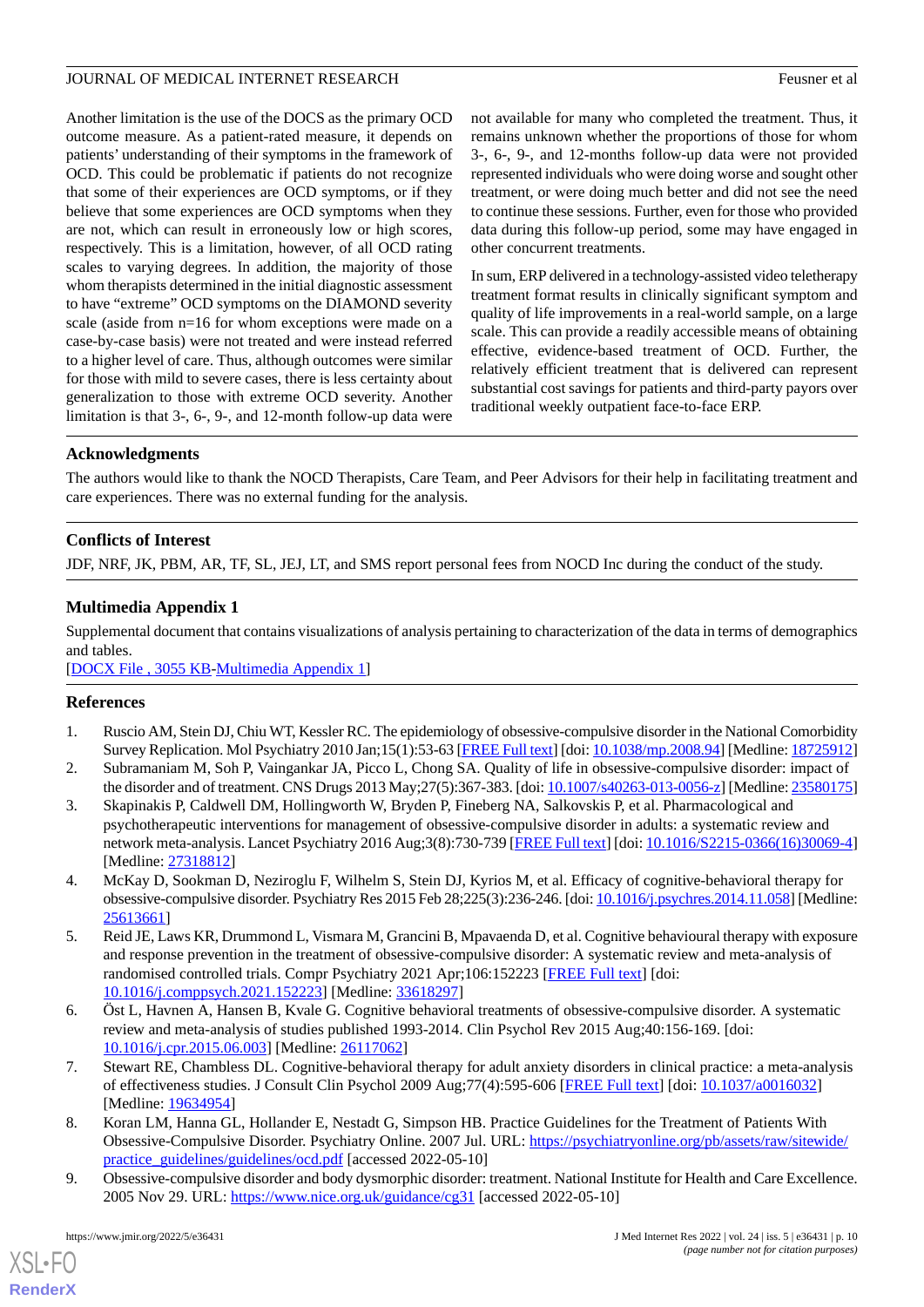- <span id="page-10-0"></span>10. O'Neill J, Feusner J. Cognitive-behavioral therapy for obsessive–compulsive disorder: access to treatment, prediction of long-term outcome with neuroimaging. PRBM 2015 Jul:211-223. [doi: [10.2147/prbm.s75106\]](http://dx.doi.org/10.2147/prbm.s75106)
- <span id="page-10-2"></span><span id="page-10-1"></span>11. Young AS, Klap R, Shoai R, Wells KB. Persistent depression and anxiety in the United States: prevalence and quality of care. Psychiatr Serv 2008 Dec;59(12):1391-1398 [[FREE Full text](http://europepmc.org/abstract/MED/19033165)] [doi: [10.1176/appi.ps.59.12.1391\]](http://dx.doi.org/10.1176/appi.ps.59.12.1391) [Medline: [19033165](http://www.ncbi.nlm.nih.gov/entrez/query.fcgi?cmd=Retrieve&db=PubMed&list_uids=19033165&dopt=Abstract)]
- <span id="page-10-3"></span>12. Foa E, Yadin E, Lichner T. Exposure and Response (Ritual) Prevention for Obsessive Compulsive Disorder: Therapist Guide Internet. New York, US: Oxford University Press; 2012.
- <span id="page-10-4"></span>13. Wootton BM. Remote cognitive-behavior therapy for obsessive-compulsive symptoms: A meta-analysis. Clin Psychol Rev 2016 Feb;43:103-113. [doi: [10.1016/j.cpr.2015.10.001\]](http://dx.doi.org/10.1016/j.cpr.2015.10.001) [Medline: [26494179](http://www.ncbi.nlm.nih.gov/entrez/query.fcgi?cmd=Retrieve&db=PubMed&list_uids=26494179&dopt=Abstract)]
- <span id="page-10-5"></span>14. Lovell K, Cox D, Haddock G, Jones C, Raines D, Garvey R, et al. Telephone administered cognitive behaviour therapy for treatment of obsessive compulsive disorder: randomised controlled non-inferiority trial. BMJ 2006 Oct 28;333(7574):883 [[FREE Full text](http://europepmc.org/abstract/MED/16935946)] [doi: [10.1136/bmj.38940.355602.80\]](http://dx.doi.org/10.1136/bmj.38940.355602.80) [Medline: [16935946\]](http://www.ncbi.nlm.nih.gov/entrez/query.fcgi?cmd=Retrieve&db=PubMed&list_uids=16935946&dopt=Abstract)
- <span id="page-10-6"></span>15. Turner CM, Mataix-Cols D, Lovell K, Krebs G, Lang K, Byford S, et al. Telephone cognitive-behavioral therapy for adolescents with obsessive-compulsive disorder: a randomized controlled non-inferiority trial. J Am Acad Child Adolesc Psychiatry 2014 Dec;53(12):1298-1307.e2 [\[FREE Full text\]](https://linkinghub.elsevier.com/retrieve/pii/S0890-8567(14)00664-9) [doi: [10.1016/j.jaac.2014.09.012\]](http://dx.doi.org/10.1016/j.jaac.2014.09.012) [Medline: [25457928\]](http://www.ncbi.nlm.nih.gov/entrez/query.fcgi?cmd=Retrieve&db=PubMed&list_uids=25457928&dopt=Abstract)
- <span id="page-10-7"></span>16. Number of smartphone subscriptions worldwide from 2016 to 2027. Statista. URL: [https://www.statista.com/statistics/](https://www.statista.com/statistics/330695/number-of-smartphone-users-worldwide/) [330695/number-of-smartphone-users-worldwide/](https://www.statista.com/statistics/330695/number-of-smartphone-users-worldwide/) [accessed 2022-05-13]
- <span id="page-10-8"></span>17. Gershkovich M, Middleton R, Hezel DM, Grimaldi S, Renna M, Basaraba C, et al. Integrating Exposure and Response Prevention With a Mobile App to Treat Obsessive-Compulsive Disorder: Feasibility, Acceptability, and Preliminary Effects. Behav Ther 2021 Mar;52(2):394-405. [doi: [10.1016/j.beth.2020.05.001](http://dx.doi.org/10.1016/j.beth.2020.05.001)] [Medline: [33622508\]](http://www.ncbi.nlm.nih.gov/entrez/query.fcgi?cmd=Retrieve&db=PubMed&list_uids=33622508&dopt=Abstract)
- 18. Clerkin EM, Teachman BA, Smith-Janik SB. Sudden gains in group cognitive-behavioral therapy for panic disorder. Behav Res Ther 2008 Nov;46(11):1244-1250 [\[FREE Full text\]](http://europepmc.org/abstract/MED/18804199) [doi: [10.1016/j.brat.2008.08.002\]](http://dx.doi.org/10.1016/j.brat.2008.08.002) [Medline: [18804199](http://www.ncbi.nlm.nih.gov/entrez/query.fcgi?cmd=Retrieve&db=PubMed&list_uids=18804199&dopt=Abstract)]
- <span id="page-10-9"></span>19. Farrell NR, Ouimet AJ, Rowa K, Soreni N, Swinson RP, McCabe RE. Who gets better when? An investigation of change patterns in group cognitive behavioral therapy for obsessive-compulsive disorder. Journal of Obsessive-Compulsive and Related Disorders 2016 Jul;10:35-41. [doi: [10.1016/j.jocrd.2016.05.003](http://dx.doi.org/10.1016/j.jocrd.2016.05.003)]
- <span id="page-10-10"></span>20. Steinman SA, Hunter MD, Teachman BA. Do patterns of change during treatment for panic disorder predict future panic symptoms? J Behav Ther Exp Psychiatry 2013 Jun;44(2):150-157 [\[FREE Full text\]](http://europepmc.org/abstract/MED/23187115) [doi: [10.1016/j.jbtep.2012.09.003](http://dx.doi.org/10.1016/j.jbtep.2012.09.003)] [Medline: [23187115](http://www.ncbi.nlm.nih.gov/entrez/query.fcgi?cmd=Retrieve&db=PubMed&list_uids=23187115&dopt=Abstract)]
- <span id="page-10-12"></span><span id="page-10-11"></span>21. Tolin DF, Gilliam C, Wootton BM, Bowe W, Bragdon LB, Davis E, et al. Psychometric Properties of a Structured Diagnostic Interview for DSM-5 Anxiety, Mood, and Obsessive-Compulsive and Related Disorders. Assessment 2018 Jan;25(1):3-13. [doi: [10.1177/1073191116638410](http://dx.doi.org/10.1177/1073191116638410)] [Medline: [26988404\]](http://www.ncbi.nlm.nih.gov/entrez/query.fcgi?cmd=Retrieve&db=PubMed&list_uids=26988404&dopt=Abstract)
- <span id="page-10-13"></span>22. Diagnostic and Statistical Manual of Mental Disorders (DSM-5). Arlington, VA: American Psychiatric Association; 2013.
- 23. Abramowitz JS, Deacon BJ, Olatunji BO, Wheaton MG, Berman NC, Losardo D, et al. Assessment of obsessive-compulsive symptom dimensions: development and evaluation of the Dimensional Obsessive-Compulsive Scale. Psychol Assess 2010 Mar; 22(1):180-198. [doi: [10.1037/a0018260\]](http://dx.doi.org/10.1037/a0018260) [Medline: [20230164\]](http://www.ncbi.nlm.nih.gov/entrez/query.fcgi?cmd=Retrieve&db=PubMed&list_uids=20230164&dopt=Abstract)
- <span id="page-10-15"></span><span id="page-10-14"></span>24. Lovibond PF, Lovibond SH. The structure of negative emotional states: comparison of the Depression Anxiety Stress Scales (DASS) with the Beck Depression and Anxiety Inventories. Behav Res Ther 1995 Mar;33(3):335-343. [doi: [10.1016/0005-7967\(94\)00075-u](http://dx.doi.org/10.1016/0005-7967(94)00075-u)] [Medline: [7726811\]](http://www.ncbi.nlm.nih.gov/entrez/query.fcgi?cmd=Retrieve&db=PubMed&list_uids=7726811&dopt=Abstract)
- <span id="page-10-16"></span>25. Endicott J, Nee J, Harrison W, Blumenthal R. Quality of Life Enjoyment and Satisfaction Questionnaire: a new measure. Psychopharmacol Bull 1993;29(2):321-326. [Medline: [8290681](http://www.ncbi.nlm.nih.gov/entrez/query.fcgi?cmd=Retrieve&db=PubMed&list_uids=8290681&dopt=Abstract)]
- <span id="page-10-17"></span>26. Mataix-Cols D, Fernández de la Cruz L, Nordsletten AE, Lenhard F, Isomura K, Simpson HB. Towards an international expert consensus for defining treatment response, remission, recovery and relapse in obsessive-compulsive disorder. World Psychiatry 2016 Feb;15(1):80-81 [\[FREE Full text\]](https://doi.org/10.1002/wps.20299) [doi: [10.1002/wps.20299\]](http://dx.doi.org/10.1002/wps.20299) [Medline: [26833615](http://www.ncbi.nlm.nih.gov/entrez/query.fcgi?cmd=Retrieve&db=PubMed&list_uids=26833615&dopt=Abstract)]
- <span id="page-10-18"></span>27. Pinto A, Mancebo M, Eisen J, Pagano M, Rasmussen S. The Brown Longitudinal Obsessive Compulsive Study: clinical features and symptoms of the sample at intake. J Clin Psychiatry 2006 May;67(5):703-711 [[FREE Full text](http://europepmc.org/abstract/MED/16841619)] [doi: [10.4088/jcp.v67n0503](http://dx.doi.org/10.4088/jcp.v67n0503)] [Medline: [16841619](http://www.ncbi.nlm.nih.gov/entrez/query.fcgi?cmd=Retrieve&db=PubMed&list_uids=16841619&dopt=Abstract)]
- <span id="page-10-19"></span>28. Goodman WK, Price LH, Rasmussen SA, Mazure C, Fleischmann RL, Hill CL, et al. The Yale-Brown Obsessive Compulsive Scale. I. Development, use, and reliability. Arch Gen Psychiatry 1989 Nov;46(11):1006-1011. [doi: [10.1001/archpsyc.1989.01810110048007](http://dx.doi.org/10.1001/archpsyc.1989.01810110048007)] [Medline: [2684084](http://www.ncbi.nlm.nih.gov/entrez/query.fcgi?cmd=Retrieve&db=PubMed&list_uids=2684084&dopt=Abstract)]
- 29. Feusner JD, Mohideen R, Smith S, Patanam I, Vaitla A, Lam C, et al. Semantic Linkages of Obsessions From an International Obsessive-Compulsive Disorder Mobile App Data Set: Big Data Analytics Study. J Med Internet Res 2021 Jun 21;23(6):e25482 [\[FREE Full text](https://www.jmir.org/2021/6/e25482/)] [doi: [10.2196/25482\]](http://dx.doi.org/10.2196/25482) [Medline: [33892466\]](http://www.ncbi.nlm.nih.gov/entrez/query.fcgi?cmd=Retrieve&db=PubMed&list_uids=33892466&dopt=Abstract)
- 30. Asnaani A, Benhamou K, Kaczkurkin AN, Turk-Karan E, Foa EB. Beyond the Constraints of an RCT: Naturalistic Treatment Outcomes for Anxiety-Related Disorders. Behav Ther 2020 May;51(3):434-446 [[FREE Full text](http://europepmc.org/abstract/MED/32402259)] [doi: [10.1016/j.beth.2019.07.007\]](http://dx.doi.org/10.1016/j.beth.2019.07.007) [Medline: [32402259\]](http://www.ncbi.nlm.nih.gov/entrez/query.fcgi?cmd=Retrieve&db=PubMed&list_uids=32402259&dopt=Abstract)

### **Abbreviations**

[XSL](http://www.w3.org/Style/XSL)•FO **[RenderX](http://www.renderx.com/)**

**CBT:** cognitive-behavioral therapy **DASS:** Depression, Anxiety, and Stress Scales